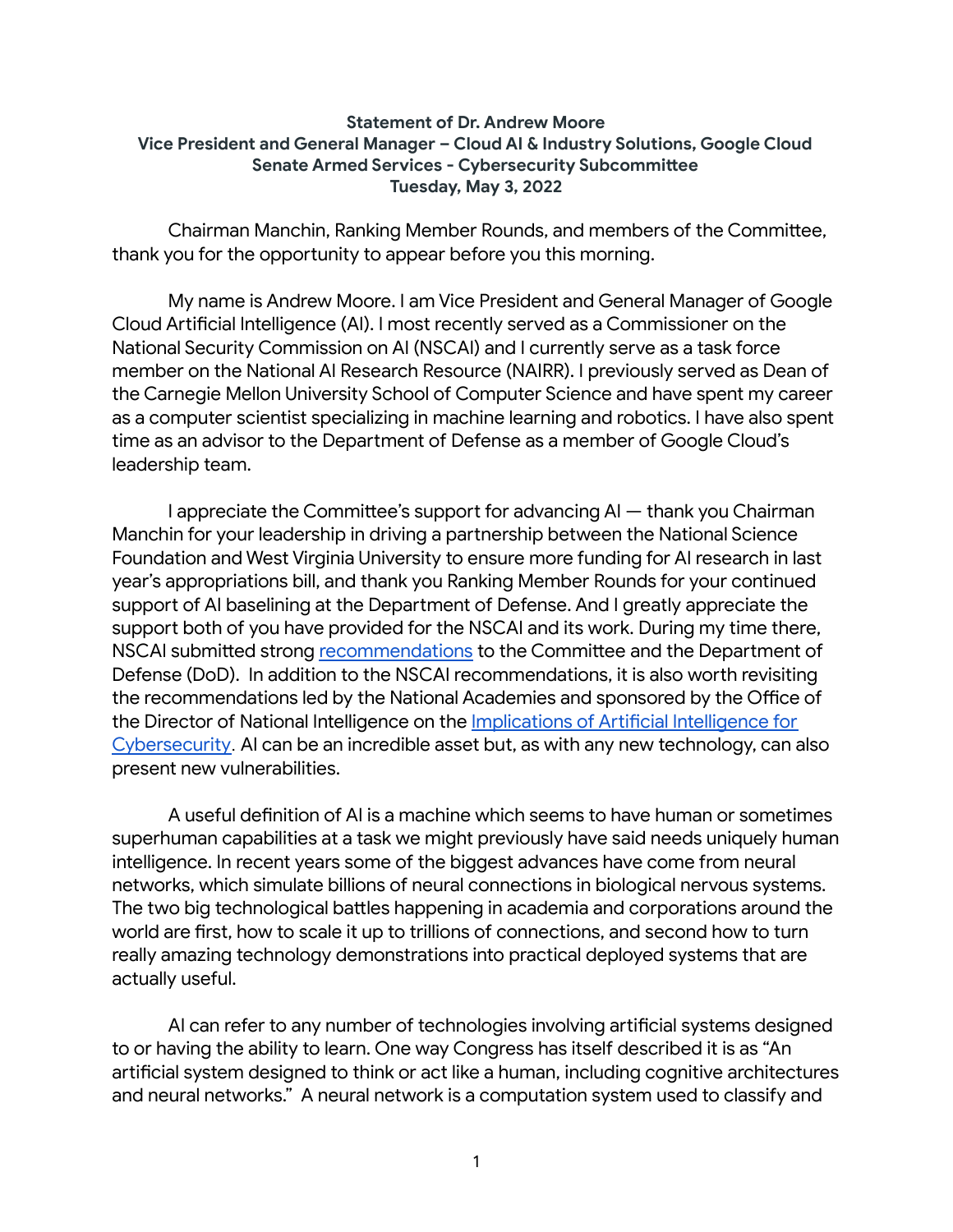analyze data using a process that mimics the function of the human brain. The data is fed into the first layer of a neural network, with each layer making a decision, then passing that information onto multiple nodes in the next layer. Some modern neural networks have hundreds or thousands of layers, with millions and even billions of parameters – the output of which can do such things as classify an object, or find patterns in data. This means that AI can process more information more quickly than a human: finding patterns and discovering relationships in data that any human would never be able to process on its own given the volume data being processed. And, AI is not limited by time of day, the need for breaks, or other human encumbrances. In the cloud, AI and machine learning can be "always on," continuously working on their assigned tasks.

For cybersecurity and in the context of national security, having the upper hand in AI against your adversary is critical. There is a race to see who can get machines to provide as much defense as possible. For example, AI systems are absolutely necessary to automate aspects of cybersecurity. The US remains the leader in AI, but we must ensure we continue to do this at scale.

AI powers all Google's products. And, importantly, we use AI to monitor our network infrastructure and attempt to predict and detect threats to our network or users. One of AI's critical uses is finding anomalies in activity that would indicate a new threat vector.

We of course also use it to support users when you search using Google Search. AI enables the most relevant responses to surface. AI is used to help predict the best route for you in Google Maps, detect misspellings or grammar mistakes in Google Docs and more. AI makes our products better by making them work for the user, by understanding and anticipating the user's preferences and needs. The same AI technology is used at Google to keep our users secure from phishing attacks on email, from malicious actors hacking into documents, and more.

AI also powers a lot of the solutions Google uses to serve the Department of Defense. For example, one of my favorite partnerships between the Department and [Google](https://cloud.google.com/blog/topics/public-sector/us-navy-technology-google-cloud-and-sts-jumpstart-expansion-across-dod-and-beyond) Cloud is with the US Navy, where commercial drones are used by the Navy to take millions of images of the hull of ships and other hard-to-reach parts of ships, and then sends the images to Google Cloud to analyze the images using AI technology. We have trained Google Cloud to recognize any picture of rust corrosion and when spotted, the system alerts a Naval analyst to review and schedule the ship for repair. By leveraging Google Cloud's native computer-vision capabilities, the team successfully identified "corrosion of interest" in aerial images of vessels, with confidence scores of more than 90% and with very few false positives. This was an engineering feat that required complex integration between emerging software and hardware technologies, and has saved **the Navy thousands of hours a year in readiness**.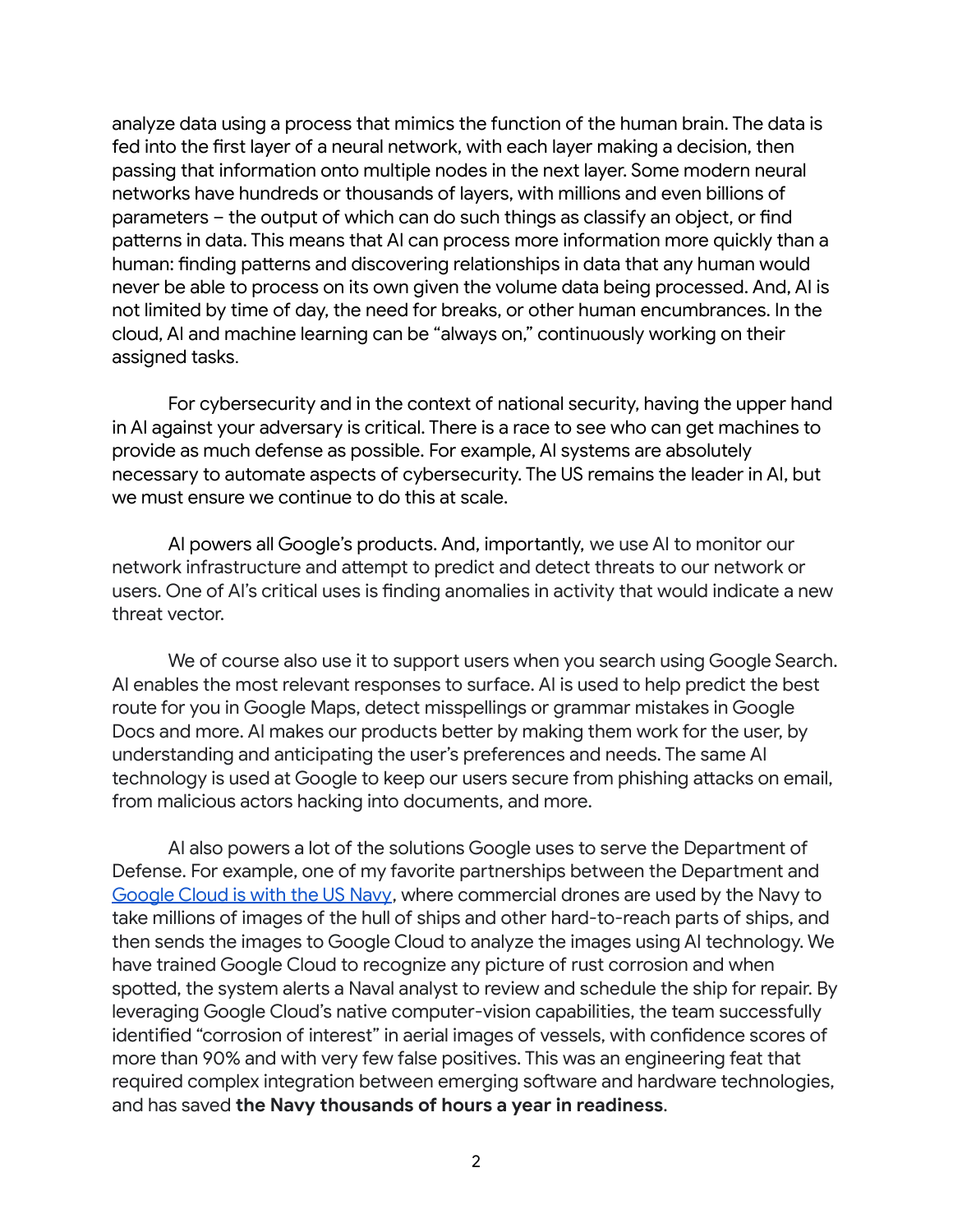There are other examples of our work with the Department I would be happy to share – including using AI imaging to detect cancer, using AI to assist building simulation technology to train Air Force pilots and more.

As I mentioned, a critical use of AI is in cybersecurity solutions. While it is often hard to predict new kinds of attacks and new threats as they are constantly emerging, Google runs one of the largest and most secure networks in the world. Due to its scale and the threats it faces on a daily basis, we have a level of insight and visibility into the world of cyber threats, through all our global platforms, that allows us to assess and develop cutting edge defenses to whole classes of threats, not just particular attacks.

At Google Cloud, we have leveraged this expertise to deliver a new, unified AI experience through our Cloud services which give every data scientist, data analyst, and machine learning (ML) engineer the same tools we use at Google to secure their own networks. Like the Department of Defense, we must be constantly vigilant and ensure Google Cloud's security solutions and updates are informed by vulnerability and [threat](https://www.sdxcentral.com/security/) information as it evolves in real time. Indeed, as we have seen in many recent cyber attacks, some of the most dangerous attacks are those where multiple systems communicate in unforeseen ways to create chaos and wreak havoc. With this in mind, I'd like to offer the following observations and recommendations for how this committee can further support the Department of Defense in its mission using AI capabilities to secure its networks, applications and personnel:

- 1. **Using AI to defend against attacks**. As we have learned through recent events, our customers in the public and private sector increasingly understand that they must protect different parts of their network with different applications. There are known threat factors but all organizations must be able to spot new threat vectors that are constantly emerging and recognize that insider threats continue to be a real concern. DoD must stay on top of ensuring they have the right resources. And I'll attempt to illustrate this with how Google thinks about each of these threats:
	- a. First, AI allows for monitoring known threats at a massive scale**.**
		- i. Threat hunting and investigation tools are used to look at historical data and determine if exploitation was attempted - or they can be used as vehicles for monitoring active exploitation.
		- ii. [On-demand](https://cloud.google.com/container-analysis/docs/container-scanning-overview) scanning of containers (containers are isolated software packages that contain everything the software needs to run).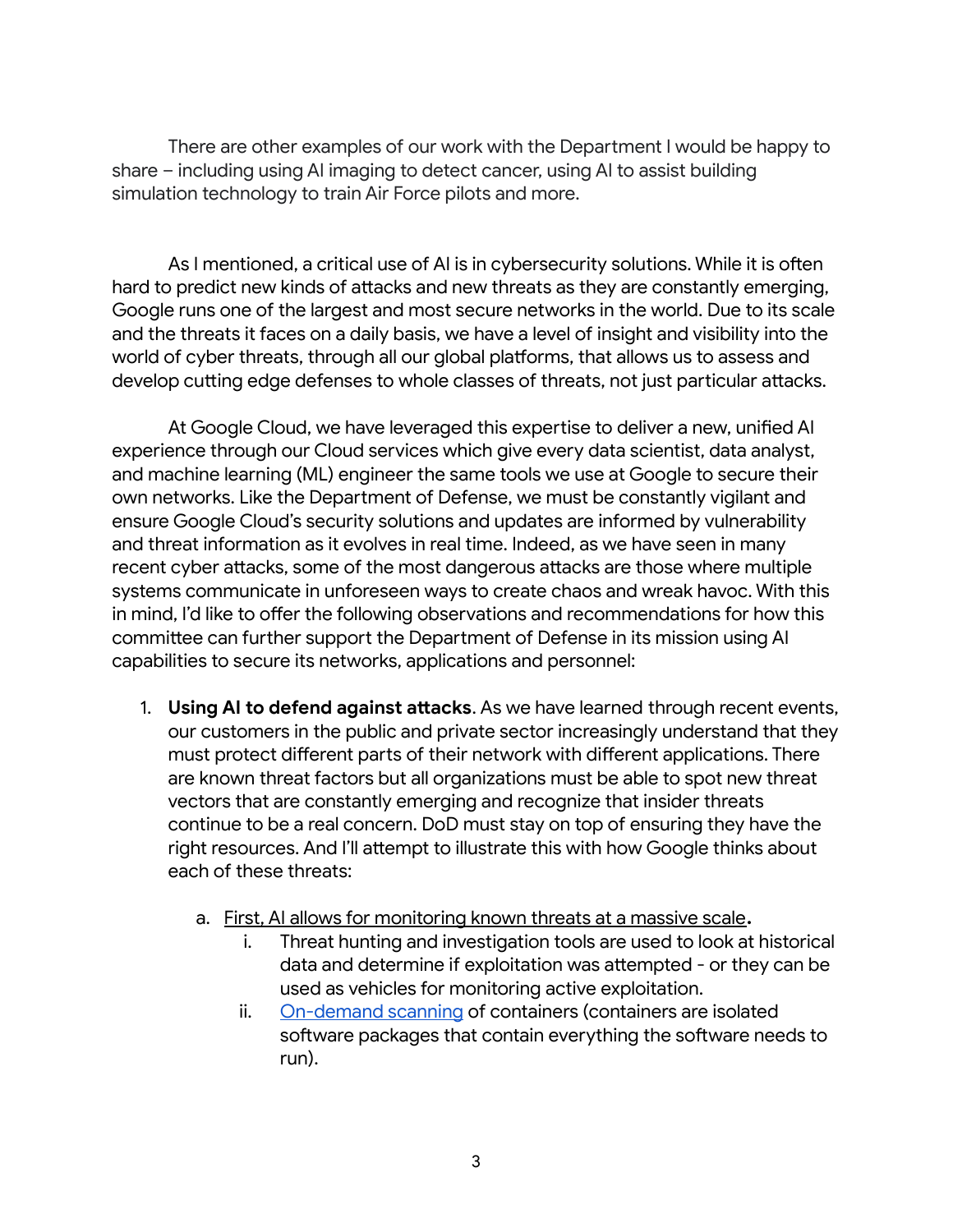- iii. Active scanning that detects Domain Name System (DNS) calls to known malicious sites (the DNS is effectively the "phonebook" of the internet).
- iv. Tools to detect common exploit attempts.
- b. Second, AI excels at anomaly detection and emerging threats.
	- i. Implementing passive detection rules in **Event Threat [Detection](https://cloud.google.com/security-command-center/docs/concepts-event-threat-detection-overview)** [\(ETD\)](https://cloud.google.com/security-command-center/docs/concepts-event-threat-detection-overview) and Security Health [Analytics.](https://cloud.google.com/security-command-center/docs/how-to-use-security-health-analytics)
	- ii. Tools to detect potential attacks include using [custom](https://docs.apigee.com/api-platform/analytics/create-custom-reports) reports in Edge API [Analytics](https://docs.apigee.com/api-platform/analytics/analytics-services-overview). (API stands for Application Programming Interface, which is a software intermediary that allows applications to talk to one another)
	- iii. Tools to create web application firewalls as layered defenses to protect against attacks until all vulnerabilities can be patched.
- c. Finally, AI can assist in identifying insider threats. AI is particularly best suited to identify insider threats because it has the capacity to analyze billions of parameters an hour. The need to protect against insider threats is also part of the Administration's push toward agencies embracing a Zero Trust philosophy.

It is worth noting that AI is trained and powered by data and so having accurate, well curated sources of data is key to threat hunting. For example, tools like VirusTotal provide threat context and reputation data to help analyze suspicious files. These tools use live flux samples of data against historical data in order to track evolution of certain threat actors, malware families and automatically generate "indicators of compromise" to protect organizations.

## **2. Breaking down data silos to harness the full power of AI.**

Today, data exists in many formats, is provided in real-time streams, and stretches across many different data centers and clouds all over the world. From analytics, to data engineering, to AI/ML, to data-driven applications, the ways in which we leverage and share data continues to expand. Data has moved beyond the data analyst and now impacts every employee, every customer, and every partner. With the dramatic growth in the amount and types of data, workloads, and users, we are at a tipping point where traditional data architectures — even when deployed in the cloud — are unable to unlock their full potential. As a result, the data-to-value gap is growing.

Insights are not just locked in raw data — they're locked in data from many sources and silos — meaning the ability to unify datasets is a prerequisite to applying AI, in a structured and purpose-built manner, to applications. There are many opportunities to ensure the Department can operate different services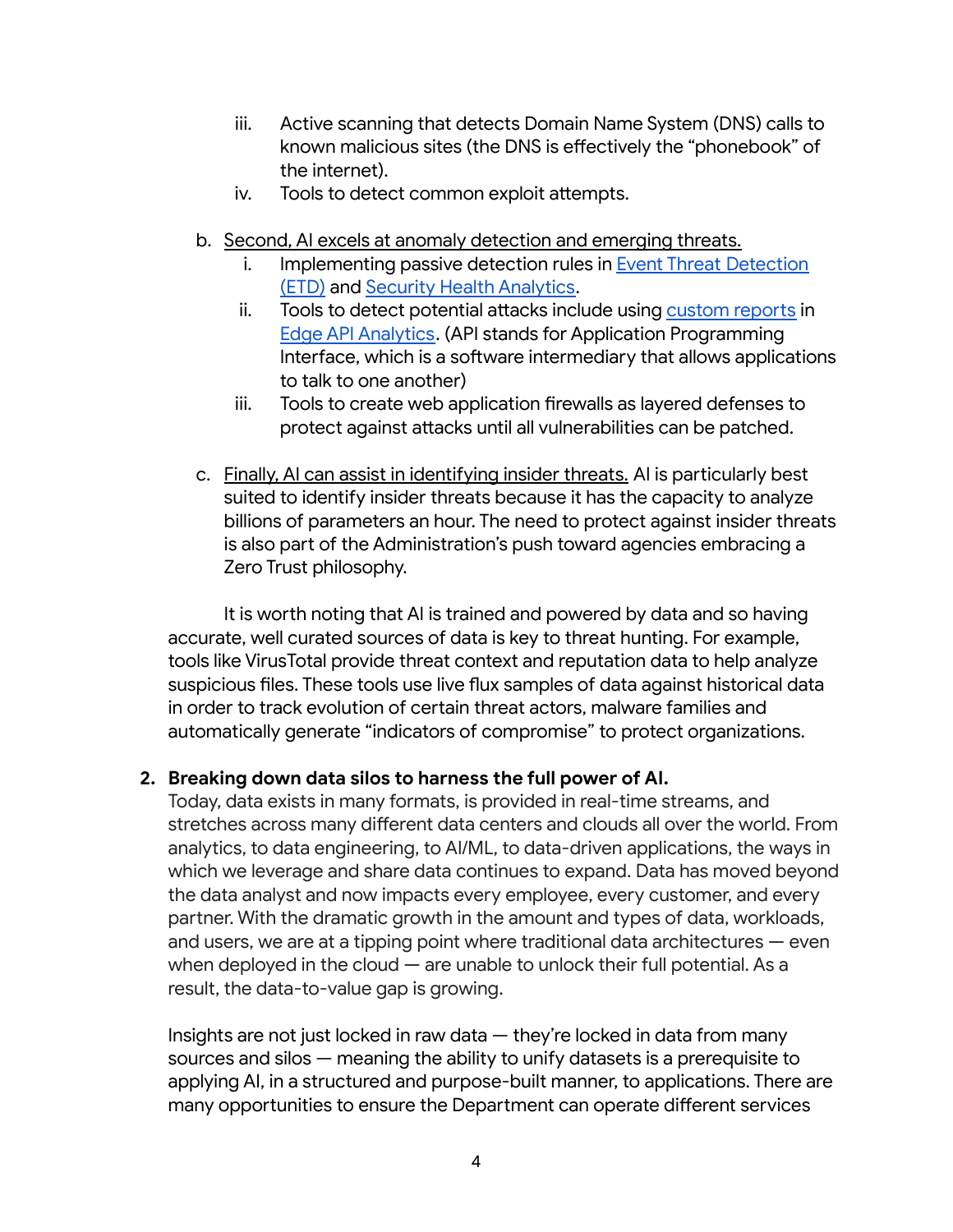across different and disparate data networks. For example, Joint All Domain Command and Control (JADC2) is seeking to do just this by allowing information sharing through interfaces and services across all domains. AI can enhance the security of this effort and ensure that the Department is reviewing the data for learnings, anomalies, changes and patterns.

A great example of this is how we are using AI systems for anti-money laundering and countering the financing of international terrorism ("AML/CFT"). Money laundering fuels drug trafficking, human trafficking, and terrorist activities. AI-enabled AML/CFT approaches, on the other hand, can develop a much more sophisticated analytic lens capable of ingesting massive volumes of data, in a more timely way, to detect new patterns and anomalies that might bypass simple, rules-based logic. These engines can be trained to improve accuracy, reduce false-positives, and help perform internal risk assessments and better determine when, amongst millions of legitimate transactions being processed, bad actors are trying to move criminal money. AI can further incorporate more contextual signals and generate more targeted flags for investigators, reducing toil and allowing them to focus on the most serious issues that are identified. AML highlights the opportunities this committee, the Department, and the private sector can focus on as we ensure the United States continues to lead in the development and deployment of artificial intelligence.

At Google Cloud, we have made it a priority to deliver cutting-edge cloud-native capabilities for distributed workloads spanning public cloud, private cloud, and multi cloud environments. Additionally, managing data across disparate locations creates silos and increases both risk and cost — especially when data needs to be moved. Innovations such as data [lakes](https://cloud.google.com/learn/what-is-a-data-lake) offer the ability to unify data stored across multiple cloud providers without worrying about the underlying storage format or system, which eliminates the need to duplicate or move data, which in turn reduces cost, inefficiencies, and security risks. This approach permits innovation by using multiple vendors, clouds and technologies, but it also increases competition and will likely lower prices for the Department and taxpayers.

But, it is not just about ensuring we have thousands of databases and data tables. The personnel at DoD must have the proper skills and training to capitalize on these insights. If an AI system identifies 27 new threats, we need DoD teams sitting inside the Department to quickly prioritize and address the threats. This is a vastly different way of thinking than the traditional "waterfall approach" which involves slower, deliberate planning and can constrain the more agile type work that is necessary in these scenarios. This is a classic challenge in large bureaucratic organizations. At Google, by the time a threat is discovered, we need to have a patch in place well within 24 hours. In two weeks,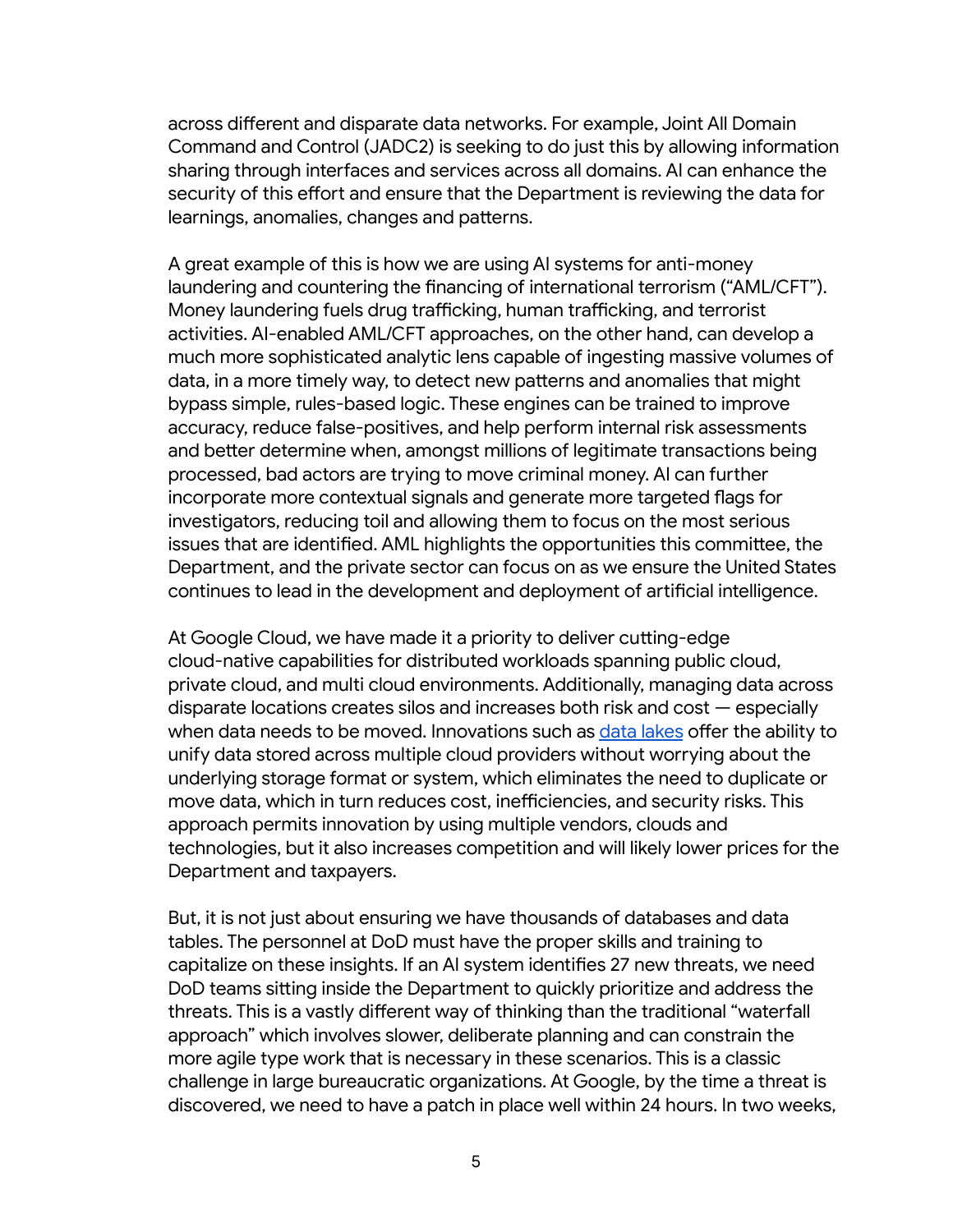we need to have developed a permanent solution, and shortly thereafter, we need to have a post-mortem which describes the event and includes a recap of the timeline, description of user impact, root cause, action items and lessons learned.

**3. Capitalizing on data insights through human-machine teaming.** To understand the full opportunities of AI in DoD's mission, it must also ensure the Department can inject AI into its workflows. Understanding of AI-based tools cannot be limited to those with programming skills only.

To be clear, this is not a procurement issue. Instead, what is needed is leaders to think about whether AI tools within the Department can help solve the challenge. Usually the answer is yes. Then the Department must have the ability for teams to quickly build/adapt/leverage an AI system — in hours or days — to address problems like finding a ship lost at sea or responding to an active threat event. [Vertex](https://cloud.google.com/ai-platform) AI and AI [infrastructure](https://cloud.google.com/tpu/docs/tpus) provide tools for data scientists to build custom AI for their own problems at scale. Today, AI platforms like ours require nearly 80% fewer lines of code to train a model with custom libraries and data scientists can now build and train models 5X faster on Vertex AI than on traditional notebooks.

Human teams, such as those formed by analysts and data scientists, must have a common understanding and opportunity to bring machine capabilities into the mission by building out an end-to-end AI experience where they can extract value from data and use AI out of the box to maximize value at a moment's notice. Imagine for a moment that there were different types of databases across the department that track shipping container movements around the world. Then imagine that another database holds information about the contents of each container and yet another that can analyze components or materials used in individual products inside the containers. Brought together, an AI system then identifies that there is a particular metal alloy used in each of the products that all appear to be heading to the same country in different ports. Cross-linking and joining data in this manner allows for constant pattern detection for unexpected defensive concerns and can help analysts identify emerging trends from data across different departments in new and novel ways.

This is especially important as our adversaries will continue to look for gaps in systems – including AI systems – that may be exploited in both simple and complex ways. The term "adversarial AI" may be known to you already but it is an increasing area of research. As I mentioned earlier, the most dangerous attacks are those where multiple systems communicate in unforeseen ways to create chaos and wreak havoc. AI is further enabling these kinds of attacks, but it can also help defend against them.